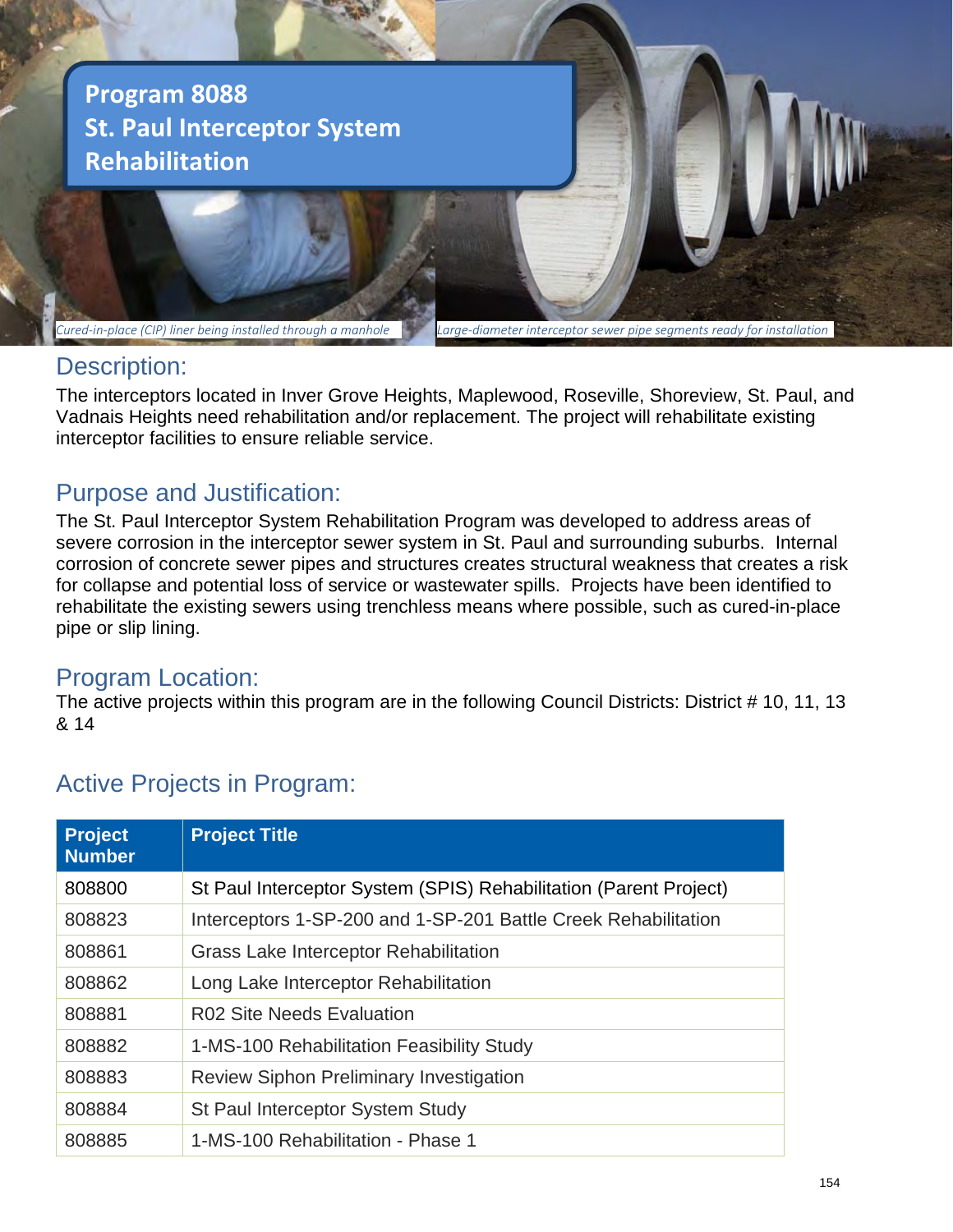# MCES 2022 – 2027 Capital Program:



# Estimated Program Cash Flow 2022 - 2027:



Note: The ACP is the total amount of all past and present authorizations including Pre-2022 Expenses.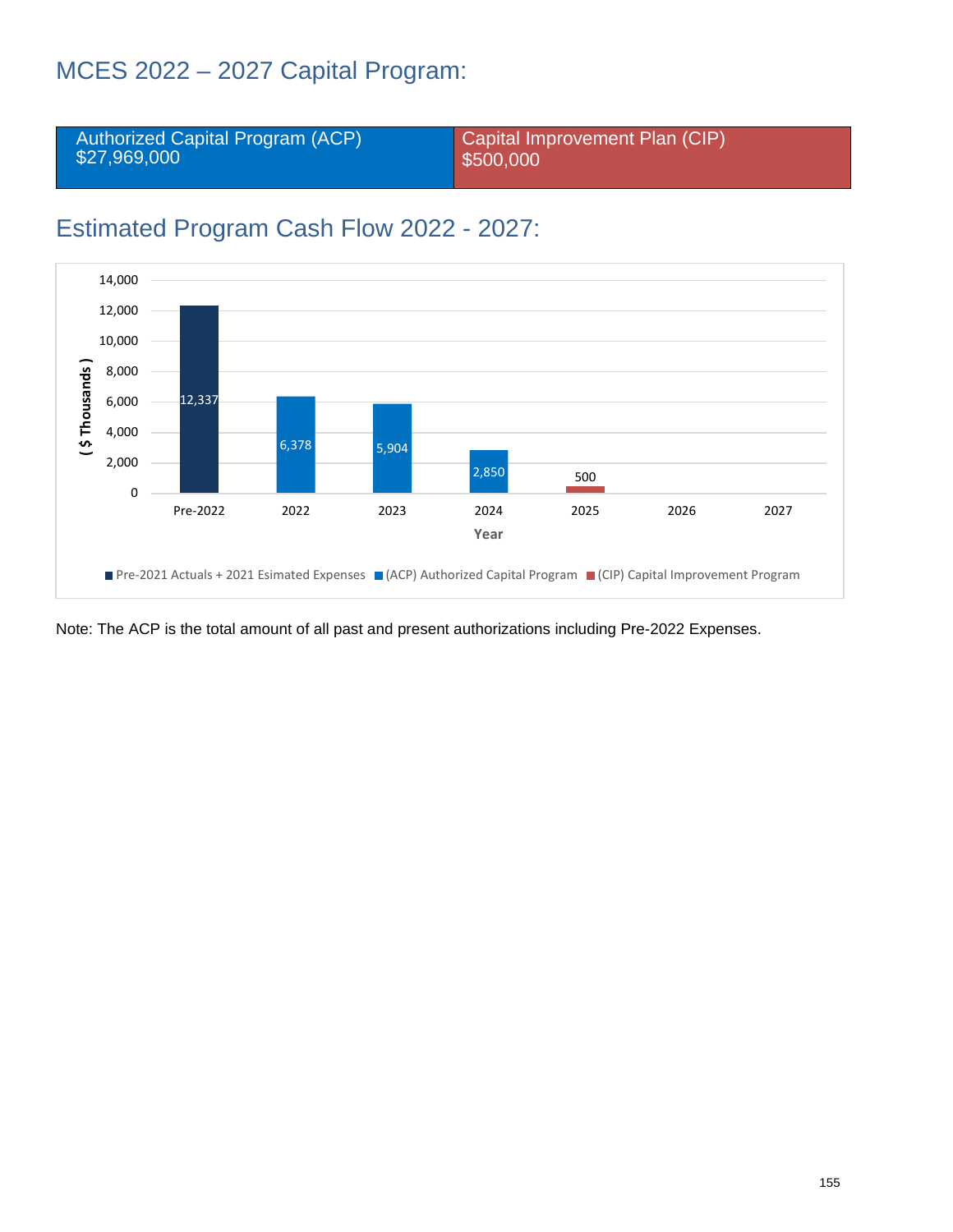**Program Family: 8088**

Project Location:

City St. Paul

Park

Council District # 13

Battle Creek Regional

# Program Family: 8088 | Interceptors 1-SP-200 and 1-SP-201 Battle Creek Rehabilitation



| <b>PROJECT TYPE:</b>              | <b>Interceptor Rehabilitation</b>                                                                                                                                                                                                                                                                                                                                                                                                                      |
|-----------------------------------|--------------------------------------------------------------------------------------------------------------------------------------------------------------------------------------------------------------------------------------------------------------------------------------------------------------------------------------------------------------------------------------------------------------------------------------------------------|
| <b>OBJECTIVES:</b>                | Preservation                                                                                                                                                                                                                                                                                                                                                                                                                                           |
| <b>CUSTOMER LEVEL OF SERVICE:</b> | Comply with Permits, Minimize Impacts, Be A Good Neighbor, Meet Capacity<br>Needs, Communicate Information, Engage Customers, Coordinate With Others<br>and Preserve Assets                                                                                                                                                                                                                                                                            |
| <b>SCOPE:</b>                     | Cured-in-place pipe lining of approximately 5,000 feet of 30" and 33"<br>concrete gravity interceptor sewer, constructed in 1959. The work includes<br>two adjacent sites at Battle Creek Regional Park in St. Paul. The program also<br>includes the addition of a channel grinder in the bar screen building upstream<br>of the Battle Creek Siphon, and some structure and pipe replacements.                                                       |
| <b>PROJECT NEED:</b>              | This is one in a program of rehabilitation projects in St. Paul, for which a Facility<br>Plan was approved by the MN Pollution Control Agency in 2016. The<br>rehabilitation program is driven by condition assessment, and much of the pipe<br>and structures included in this project are rated Condition 4 and 5 per National<br>Association of Sewer Service Companies (NASSCO) condition assessment<br>standards, in need of immediate attention. |

### **PROJECT SCHEDULE**

| Planning  | Jesian | Construction |
|-----------|--------|--------------|
| 2015-2016 | 2019   | 2020-2022    |

| 2022 Cash Flow | <b>Current ACP</b> | $\vert$ 2022 – 2027 Cash Flow $\vert$ | <b>Total Project Cost</b> |
|----------------|--------------------|---------------------------------------|---------------------------|
| \$3,730,000    | \$13,152,000       | \$3,730,000                           | \$13,152,000              |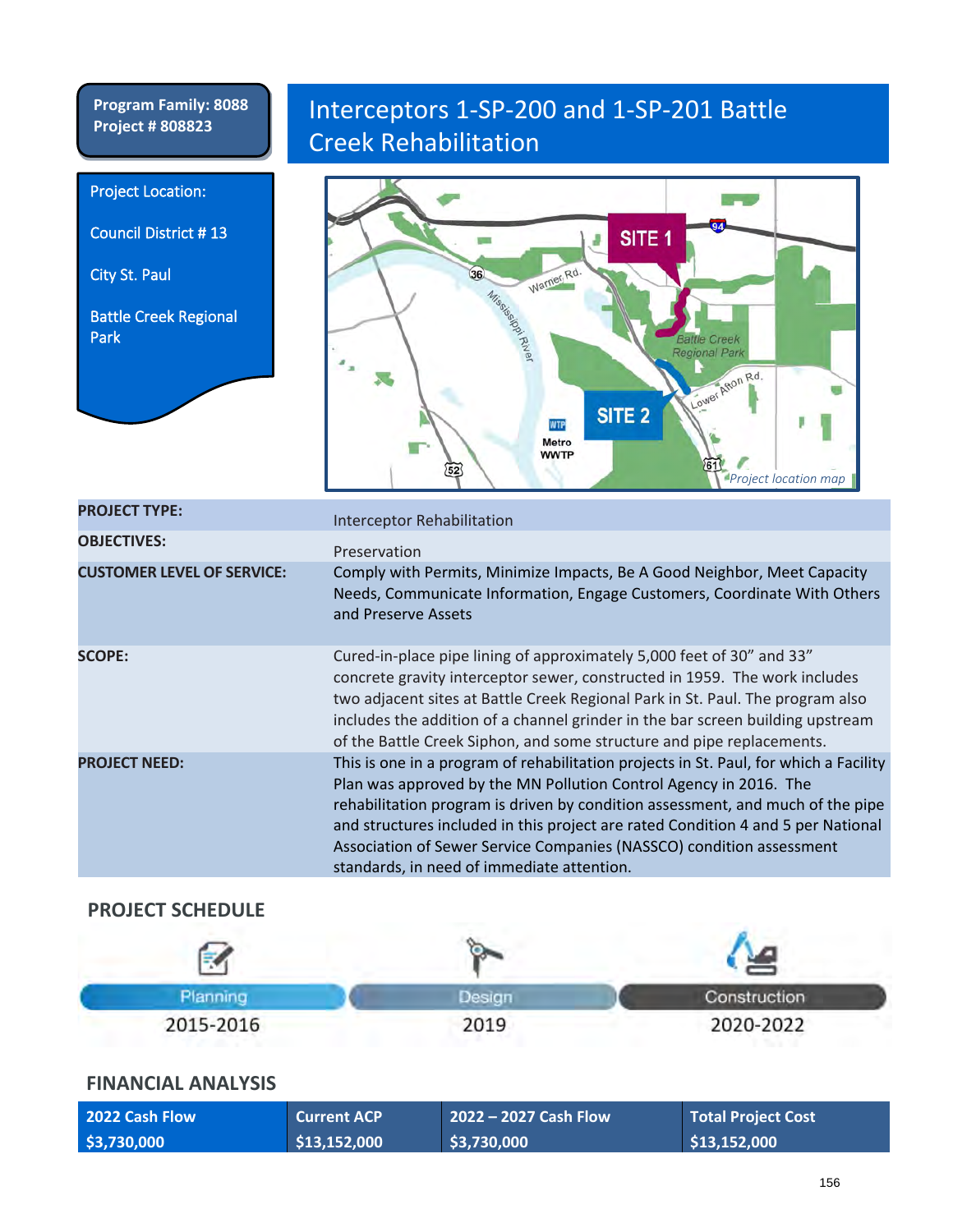

| <b>PROJECT NEED:</b> | To relocate the interceptor to provide year around access and prevent flooded |
|----------------------|-------------------------------------------------------------------------------|
|                      | structures, prevent [&] as lake levels continue to rise.                      |

#### **PROJECT SCHEDULE**

| Planning | <b>JASIOT</b> | Construction |
|----------|---------------|--------------|
| 2019     | 2020-2022     | 2023-2024    |

| <b>2022 Cash Flow</b> | <b>Current ACP</b> | $2022 - 2027$ Cash Flow | <b>Total Project Cost</b> |
|-----------------------|--------------------|-------------------------|---------------------------|
| \$478,000             | \$5,765,000        | \$5,178,000             | \$5,765,000               |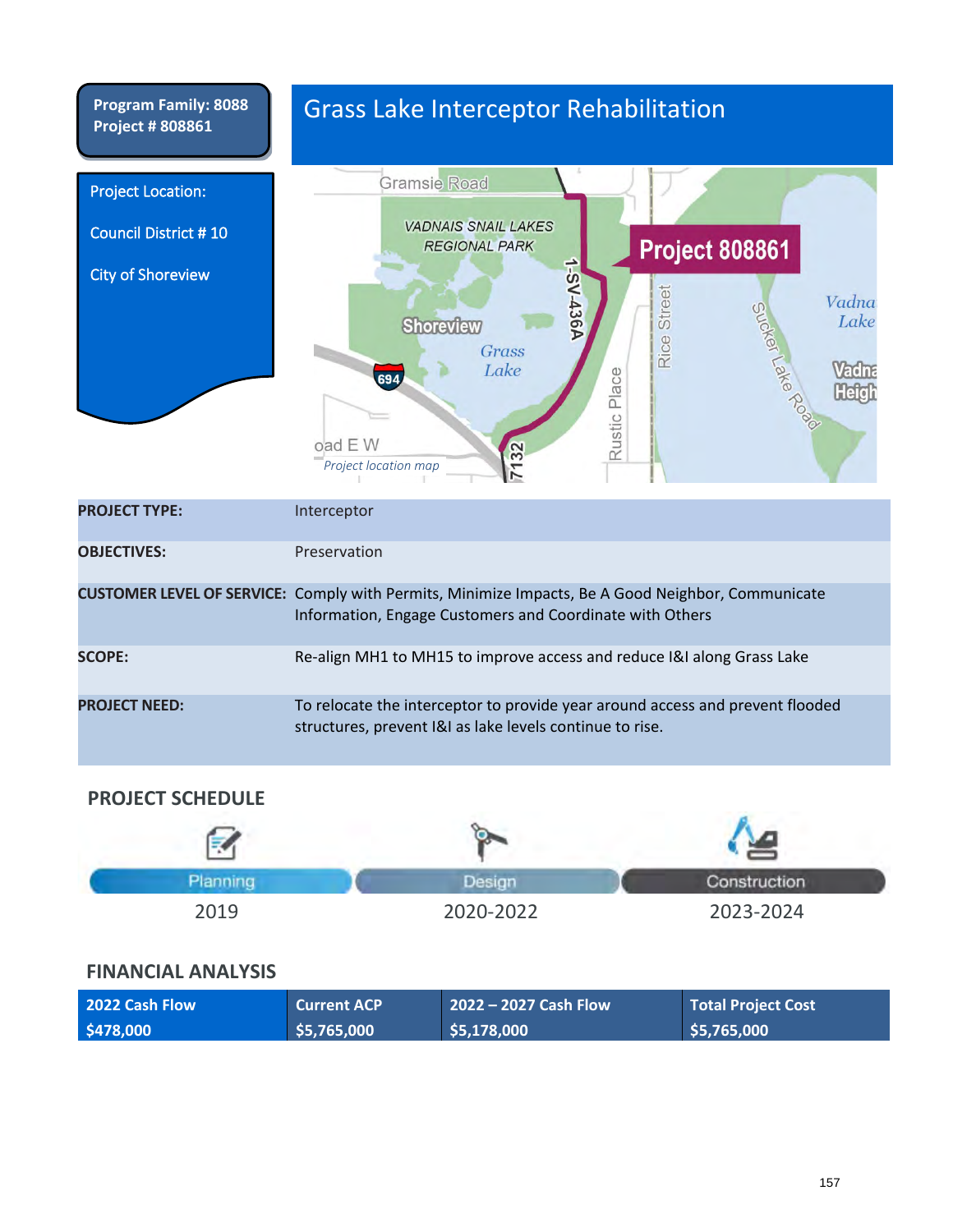# Long Lake Interceptor Rehabilitation

| <b>Project Location:</b><br><b>Council District #10</b><br><b>City of New Brighton</b> | Long<br>Lake<br>Long Lake<br><b>Regional Park</b><br>8451<br>- NB-100<br><b>Poro</b><br>ş<br>694<br><b>Pallo</b><br>Highway 8<br><b>Project 808862</b><br><b>New Brighton</b><br><b>New Brighton</b><br>Community<br>10th Street NW<br>Center<br>old<br><b>Project location map</b> |
|----------------------------------------------------------------------------------------|-------------------------------------------------------------------------------------------------------------------------------------------------------------------------------------------------------------------------------------------------------------------------------------|
| <b>PROJECT TYPE:</b>                                                                   | Interceptor                                                                                                                                                                                                                                                                         |
| <b>OBJECTIVES:</b>                                                                     | Preservation                                                                                                                                                                                                                                                                        |
| <b>CUSTOMER LEVEL OF SERVICE:</b>                                                      | Comply with Permits, Minimize Impacts, Be A Good Neighbor, Communicate<br>Information, Engage Customers and Coordinate with Others                                                                                                                                                  |
| <b>SCOPE:</b>                                                                          | CIPP repair includes interceptor 2-NB-100 from MH 40 to MH 43                                                                                                                                                                                                                       |
| <b>PROJECT NEED:</b>                                                                   | The segment of the Interceptor 2-NB-100 is showing signs and areas of heavy<br>corrosion. The deterioration in the interceptor and at the maintenance structure at<br>several locations is severe and needs repair.                                                                 |

### **PROJECT SCHEDULE**

|      |           | Construction |
|------|-----------|--------------|
| 2020 | 2020-2022 | 2022-2023    |

| 2022 Cash Flow | <b>Current ACP</b> | $2022 - 2027$ Cash Flow | <b>Total Project Cost</b> |
|----------------|--------------------|-------------------------|---------------------------|
| \$1,000,000    | \$1,871,000        | \$1,704,000             | \$1,871,000               |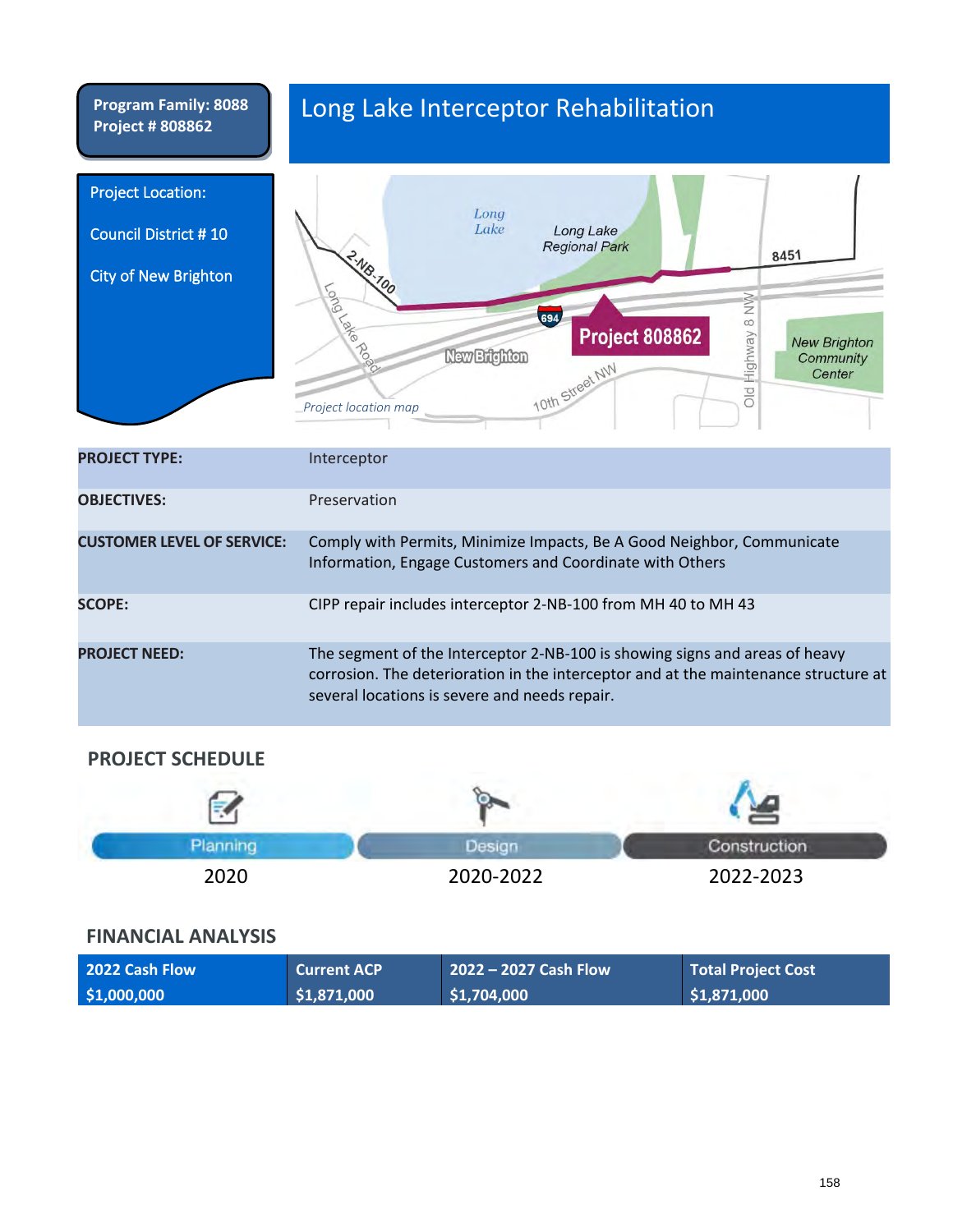Project Location:

City St. Paul

LWR

Council District # 13

Interceptor 1-MS-100 Third & Commercial

# Third and Commercial Site Needs Evaluation



| <b>PROJECT TYPE:</b>              | Interceptor                                                                                                                                                                                                                                                                                                                                                         |
|-----------------------------------|---------------------------------------------------------------------------------------------------------------------------------------------------------------------------------------------------------------------------------------------------------------------------------------------------------------------------------------------------------------------|
| <b>OBJECTIVES:</b>                | Preservation and Quality Improvement                                                                                                                                                                                                                                                                                                                                |
| <b>CUSTOMER LEVEL OF SERVICE:</b> | Comply with Permits, Minimize Impacts, Lead by Example, Be A Good Neighbor,<br>Meet Capacity Needs, Communicate Information, Engage Customers, Coordinate<br>with Others and Preserve Assets                                                                                                                                                                        |
| <b>SCOPE:</b>                     | The site needs evaluation to examine current and future needs at the Third and<br>Commercial site to ensure that critical assets can be operated and maintained<br>for the region into the future.                                                                                                                                                                  |
| <b>PROJECT NEED:</b>              | MCES maintains critical infrastructure at its Third and Commercial site, including<br>the largest sewer tunnel in the Twin Cities metro area. MCES needs to reserve the<br>space needed to maintain operations and to allow access for future rehabilitation<br>of Interceptor Sewer 1-MS-100, the emergency relief structure and the septage<br>recovery facility. |

### **PROJECT SCHEDULE**

|           |     | Construction |
|-----------|-----|--------------|
| 2019-2022 | N/A | ،N /         |

| 2022 Cash Flow | <b>Current ACP</b> | $2022 - 2027$ Cash Flow | <b>Total Project Cost</b> |
|----------------|--------------------|-------------------------|---------------------------|
| \$1,900,000    | \$2,061,000        | \$1,900,000             | \$2,061,000               |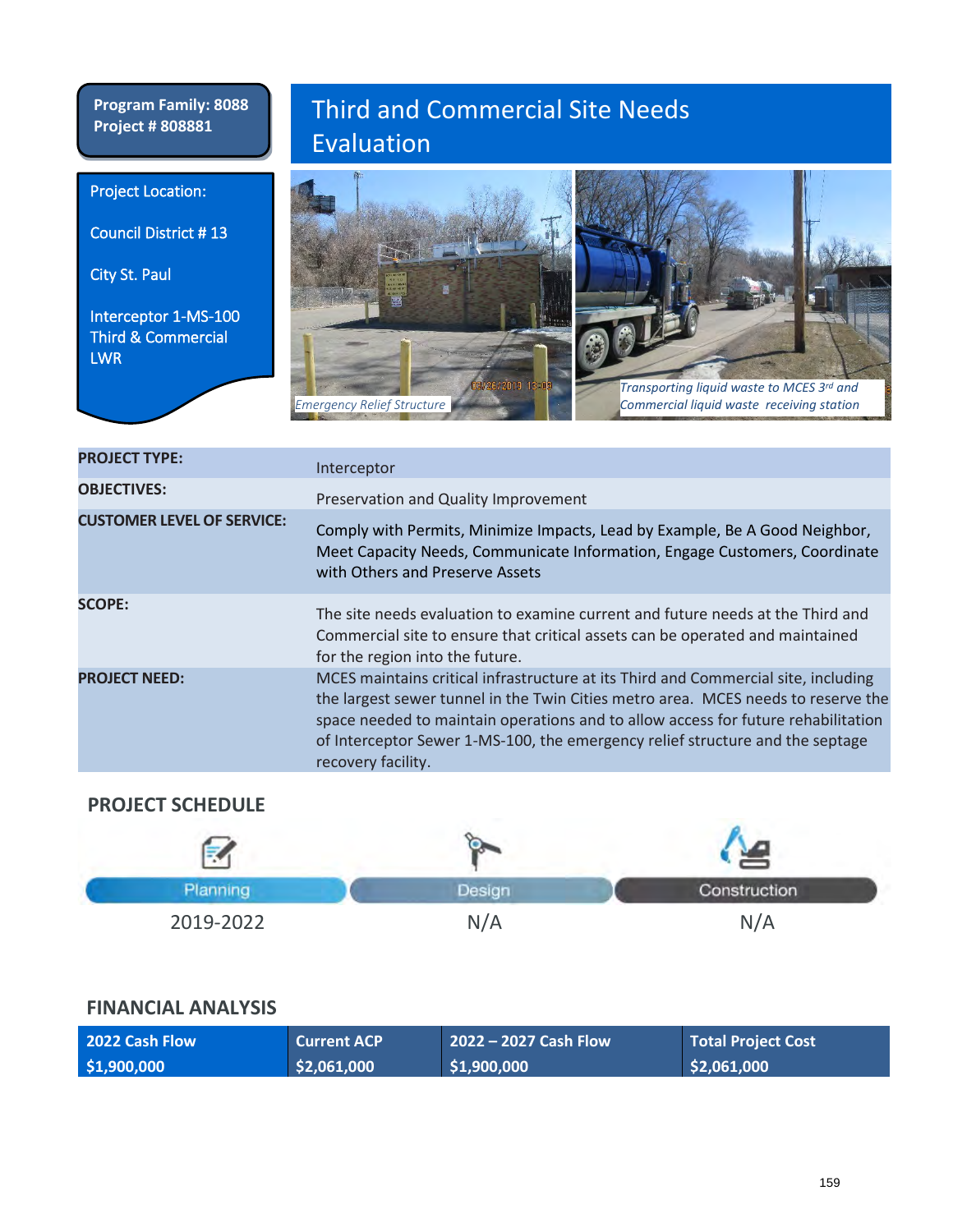**Project Location:** 

Council District 13

City of St. Paul

# 1-MS-100 Rehabilitation Feasibility Study



| <b>PROJECT TYPE:</b>              | Interceptor                                                                                                                                                                                                                                                                                                                          |
|-----------------------------------|--------------------------------------------------------------------------------------------------------------------------------------------------------------------------------------------------------------------------------------------------------------------------------------------------------------------------------------|
| <b>OBJECTIVES:</b>                | Preservation                                                                                                                                                                                                                                                                                                                         |
| <b>CUSTOMER LEVEL OF SERVICE:</b> | Comply with Permits, Minimize Impacts, Be A Good Neighbor, Meet Capacity<br>Needs, Communicate Information, Engage Customers, Coordinate With Others<br>and Preserve Assets                                                                                                                                                          |
| <b>SCOPE:</b>                     | A facility plan will be created as a first phase, to evaluate alternatives for<br>rehabilitating portions of 1-MS-100 with corrosion and other structural<br>concerns.                                                                                                                                                               |
| <b>PROJECT NEED:</b>              | Past inspections have indicated corrosion and other structural concerns with this<br>large and deep sewer tunnel constructed in the 1930's. Due to the size and<br>difficulty of this work, and expected costs of construction, it will require extensive<br>planning and multiple stages of work in advance of future construction. |

### **PROJECT SCHEDULE**

| E         |           |              |
|-----------|-----------|--------------|
| Planning  | Design    | Construction |
| 2021-2026 | 2028-2031 | 2032-2036    |

| <b>2022 Cash Flow</b> | <b>Current ACP</b> | $2022 - 2027$ Cash Flow | <b>Total Project Cost</b> |
|-----------------------|--------------------|-------------------------|---------------------------|
| \$250,000             | \$767,000          | \$500,000               | \$767,000                 |